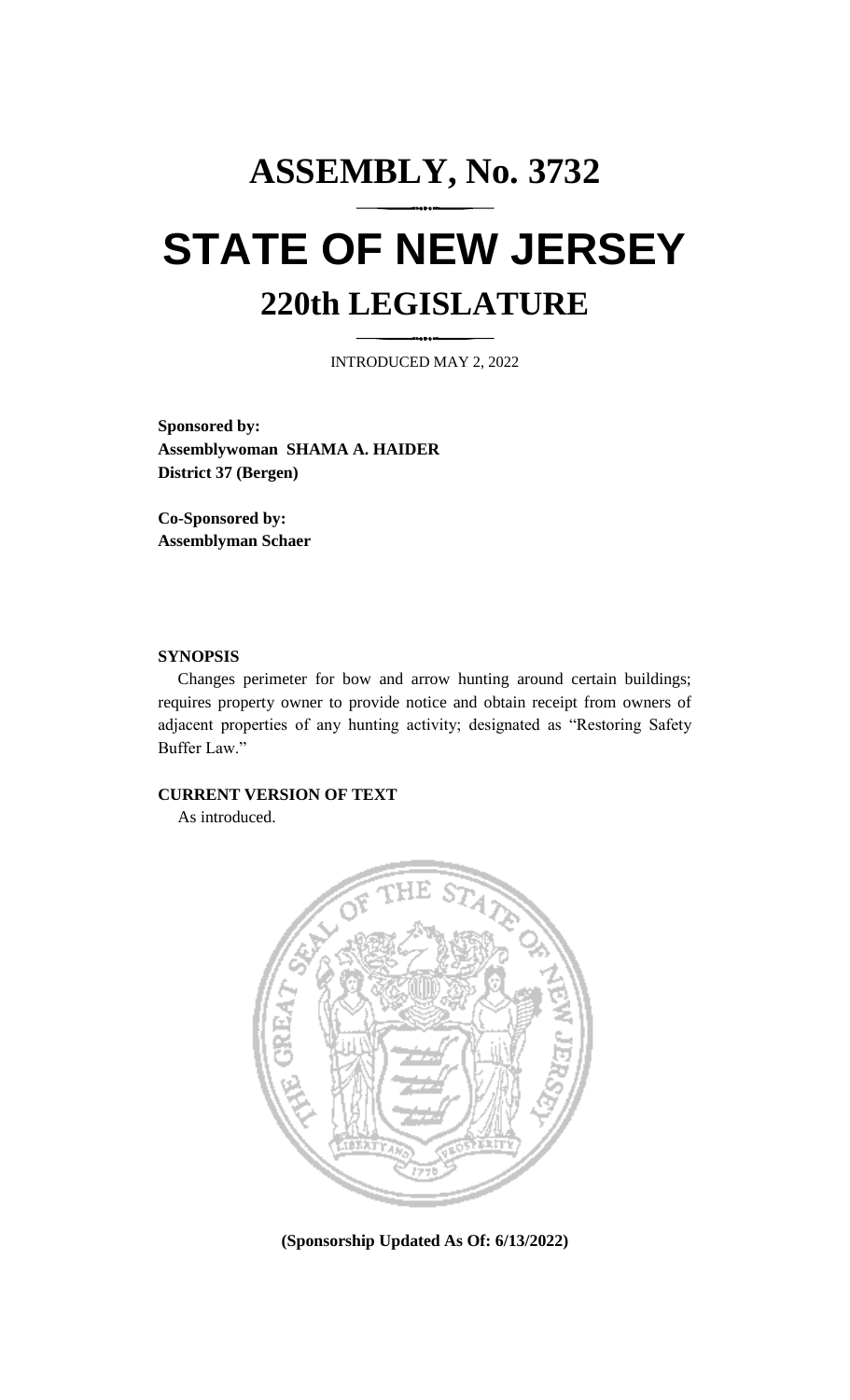## **A3732** HAIDER

 **AN ACT** concerning hunting and designated as "Restoring Safety Buffer Law," amending R.S.23:4-16, and supplementing Title 23

of the Revised Statutes.

 **BE IT ENACTED** *by the Senate and General Assembly of the State of New Jersey:* 1. R.S.23:4-16 is amended to read as follows: 23:4-16. a. No person, either in or on a motor vehicle or vehicle of any kind whatsoever, or by the aid or use of a light carried on or attached to a motor vehicle or vehicle of any kind, shall hunt for, pursue, shoot, shoot at, kill, capture, injure or destroy wildlife. 13 b. No person shall use any portable light or lights for the purpose of hunting for any wildlife excepting raccoon and opossum, or other species as provided by the State Game Code. c. No person shall, for the purpose of hunting, taking or killing any wildlife, cast an arrow or discharge any firearm from or across any State, county, municipal, or publicly travelled road or highway. d. (1) No person, except the owner or lessee of the building and persons specifically authorized by him in writing, which writing shall be in the person's possession, shall, for the purpose of hunting, taking or killing any wildlife, have in his possession a loaded firearm while within 450 feet of any occupied building in this State, or of any school playground. (2) No person, except the owner or lessee of the building and persons specifically authorized by him in writing, which writing shall be in the person's possession, shall, for the purpose of hunting, taking or killing any wildlife, have in his possession a nocked arrow

 while within **[**150**]** 450 feet of any occupied building in this State, or **[**within 450 feet**]** of any school playground, and a nocked arrow shall only be cast when a person is in an elevated position so that any arrow is aimed in a downward angle.

 (3) For the purposes of this subsection, "occupied building" means any building constructed or adapted for overnight accommodation of a person, or for operating a business or engaging in an activity therein, whether or not a person is actually present.

 e. A person who violates subsection a., b., or c. of this section shall be liable to a civil penalty of not less than \$100 nor more than \$200 for the first offense, and not less than \$200 nor more than \$500 for each subsequent offense. A person who violates subsection d. of this section shall be liable to a civil penalty of not less than \$100 nor more than \$300 for the first offense, and not less than \$300 nor more than **[**\$1500**]** \$1,500 and permanent revocation of all license certificates required, and all privileges, to take or possess wildlife for each subsequent offense.

(cf: P.L.2010, c.53, s.1)